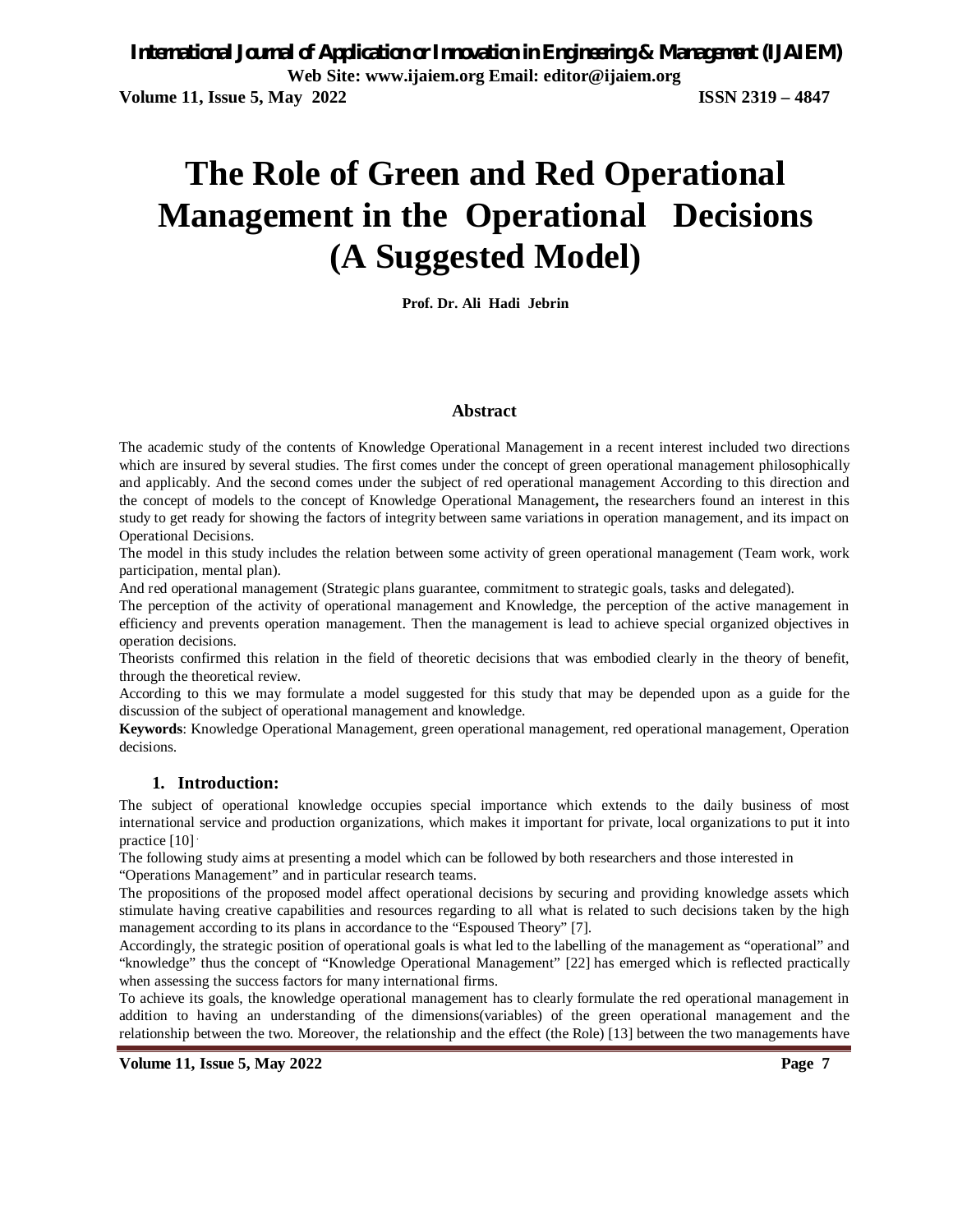## **Volume 11, Issue 5, May 2022 ISSN 2319 – 4847**

been found appealing to the present researcher, even though it is still ambiguous for many scholars and in particular in the research branch of management operation in general and knowledge management in particular.

Consequently, what has been written about "Knowledge Operational Management" [22], is still in the very limited, theoretical, interest phase. This issue is found by the present research as an important research area that should be tapped on theoretically. Such an endeavor can be taken as an alternative route and a bold attempt to conduct empirical studies dealing with models when discussing the topic of the relationship and the effect (the Role).

Based on what has been mentioned, the following study takes its importance in sketching the foundation of its methodology and taking into account its modest contribution in clarifying the theoretical aspects of "Knowledge Operational Management", in addition to helping in transforming such theoretical aspects empirically. As a matter of fact, studies in this regard are nearly none-existing; however, this has never been a hindrance for the present researcher in the many attempts taken to study such topics. Therefore, the following study is a partial, modest contribution in a rich field of study.

Trying to study the research adoption framework inductive and deductive we adapt Methodological framework which is as follows:

- **1**. **Introduction.**
- **2. Define the problem of the study and its importance and its objectives.**
- **3. Green and Red Operational Management.**
- **4. The interrelationship and role between Green and Red Operational Management In Decision operational.**
- **5. Model Suggested.**
- **6. Conclusions and Recommendations.**

#### **2. Define the problem of the study and its importance and its objectives.**

 **2.1. Research Problem:** Significant developments in the field of operation management, and in particular when attention started to be laid on elevating operation decisions to the level of strategic management, contributed in making interest in knowledge take its position according to that perspective. Therefore, the concept of operational rationale has seen the light. And so, based on our belief, which corresponds to what has been noted by practitioners and specialists in this field such as "Kubus" and "Boisot", [3], [25] that sound rationale is of paramount importance in explaining phenomena; however, the over use of knowledge in this situation for having a procedural operational management can be attained by means of the philosophy of operational rationale perspective.

Previous studies have provided an indicative beginning in the formation of an understanding of how the operations are characterized by strategic and tactical, knowledge dimensions. Those studies have also pinpointed the differences between the results attained according to how comprehensive or limited those studies were or depending on the methodology adapted for analyzing and dealing with the researched topics.

Due to the fact that knowledge is regarded as one of the main pillars for the operational activities, it has attained the same characteristics as those of the operations in theoretical dealings.

Those dealings which have strived to confront mixing red operational management with green operational management, and paid close attention to the philosophy whose orientations are employed by the company, let alone its role in achieving the operational decisions [4].

Even though it was not an easy task to find studies that have given the topic the importance it deserves, such studies do not give a clear understanding of how to follow up with the effect of both of the two themes (the red operational management and the green operational management) on operational decisions,[21] and how this affects the results for operation management and production.

As it is known in the literature of operation management that concentrating on the red operational management is futile unless it was fitting for the existence of the green operational management. However, the question of "How this appropriation could be attained between the two parts of the equation of achieving operational decisions?" remains an inconclusive one theoretically and empirically. Thus, the following study attempts to deal with this pitfall theoretically, leave the study model test to the future or to another researcher. Hence, this is what motivated us to tackle [6] knowledge operations from a strategic viewpoint, [1]. Which concentrates on the appropriation between the red operational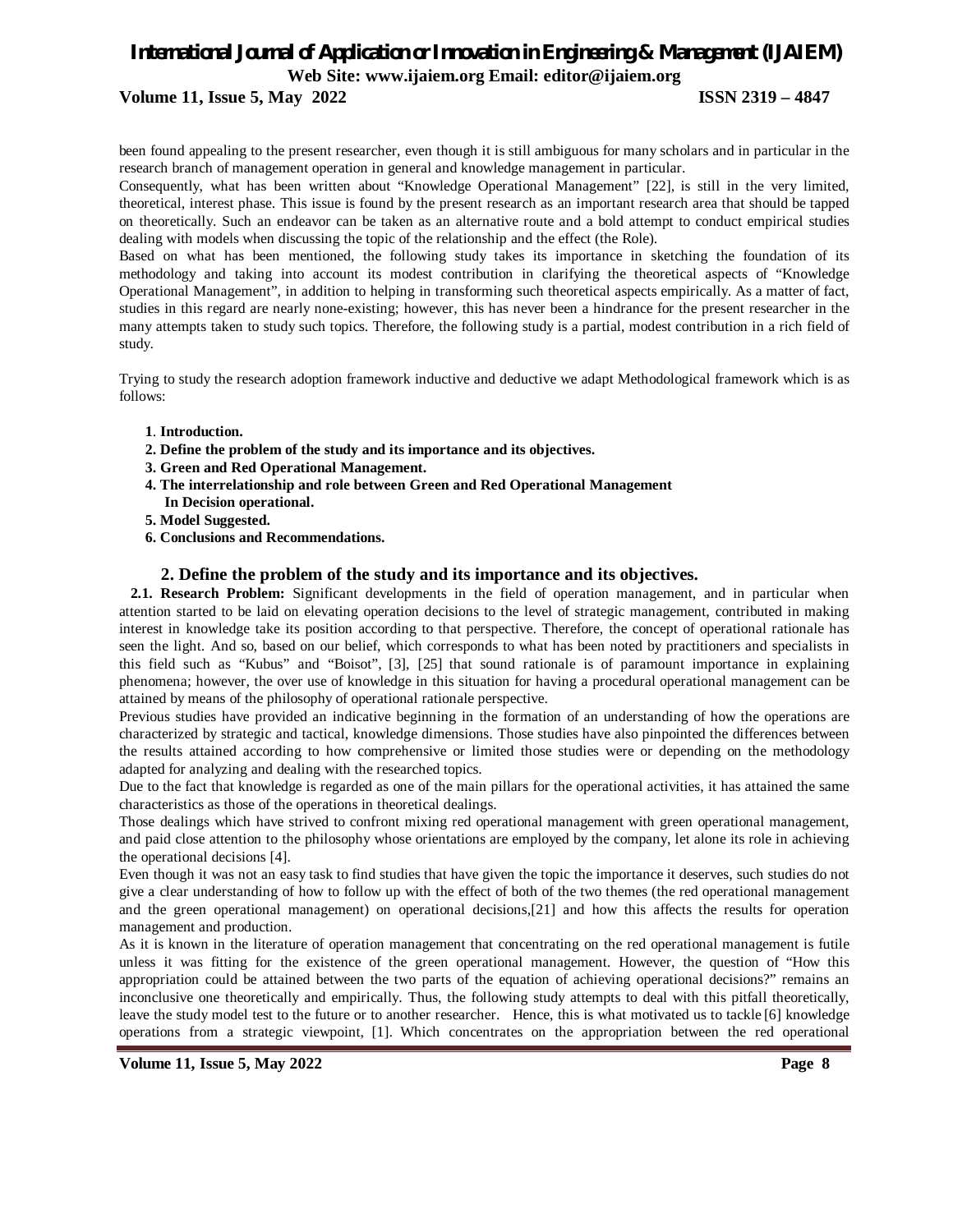### **Volume 11, Issue 5, May 2022 ISSN 2319 – 4847**

management and that of the green in an attempt <sup>(8)</sup> to gauge and explain the effect of that relationship, and the role it plays in achieving operational decisions [15] . In other words, our efforts are centered around establishing a model which can achieve the relationship and the role between the red operational management represented by its dimensions "guaranteeing strategic plans,[24] commitment to strategic goals [21], undermining, missions", and the green operational management( which stands for "team work, work engagement, and mental plan" and then gauging and analyzing how that affect the operational decision which stand for enhancing and designing the by : product development, techniques decisions energy decisions, and facilitation decisions.[14] ,[ 23] .

Based on what has been given above, the present researcher attempts conducting a study which is serious and seeks achieving a role for both the red operational management and the green one (relationship and effect) in the attainment of operational decisions, which can summarize as follows:

- How do strategic decision makers view knowledge operational management?
- Do high managements in companies have clear perceptions concerning the red operational management which is important for the operational goal when talking about its steps and operational programs?
- Do organizations realize the green operational management, its establishment priorities and order?
- Is there an effective role for the red operational management and the green operational management on operational decisions?

**2.2. Importance and Aims of the Study:** In the past few decades, the subject of knowledge management operation has been viewed with limited importance in industrial countries, and research in that regard has also been limited even in the theoretical and practical reality of the work of those companies.

We believe that the situation in some countries still faces problems originated from having a clear failure of understanding knowledge operational and how to manage them, in addition to their dimensions, factors and their (the knowledge and operational management) role in such countries. Consequently, this creates our motivation to pave the way for the organizations in such countries to find its competitive position whether locally or internationally.

Accordingly, this study seeks establishing a new conception in the formation of knowledge operational as an interactivepractically-oriented operation in accordance to the relationship-effect impact engendered by the Management of Red Operational and the Management of Green Operational. These together form a shared title of Knowledge Management Operations in a way that leads to creative knowledge potentials and capabilities for achieving sound operational decisions which improves the ability of the organization in realizing operational decisions.

Hence, the following study aims at:

A. Identifying high management orientations in the organization regarding the Red Operational Management and the Green Operational Management and the extent to which it can be supported and annex in the application process.

B. Investigating the scientific origins and the theoretical interests concerning knowledge operational, and their management model of the role between the red operational management and green operation management, in a way to formulate and devise ideas we tried to find a common ground for or their mismatches with what the specialists or researchers have concluded, we constructed and the theoretical analysis and model formulate. This endeavor targeted establishing a new conception of what Knowledge Operation Management means, and the practical implications of particular variables related to Green Operational Management. This was implemented in a way to come into terms with and formulate ideas we sought finding their divergence or alignment with the knowledge base of the organization whose perceptions are attained from the theory conceptions during application (Theory In Use) and the (Theory of Espoused) [7] according to a new conception which aims at establishing a new understanding of what Management of Knowledge Operational means. This was done to support the ideas aiming at combining the level of technical knowledge interests, management of Green Operations and the level of strategic that of Red Operations realizing that after having taken an approach which appeals to logic and is based on originating an action course to realize the goals and decisions of its operational which are wanted and successful in developing and achieving a competitive edge [16].

 Finding out the role and effect between the two sides of the equation of the Red Operational Management and the Green Operational Management in the operational decision theoretically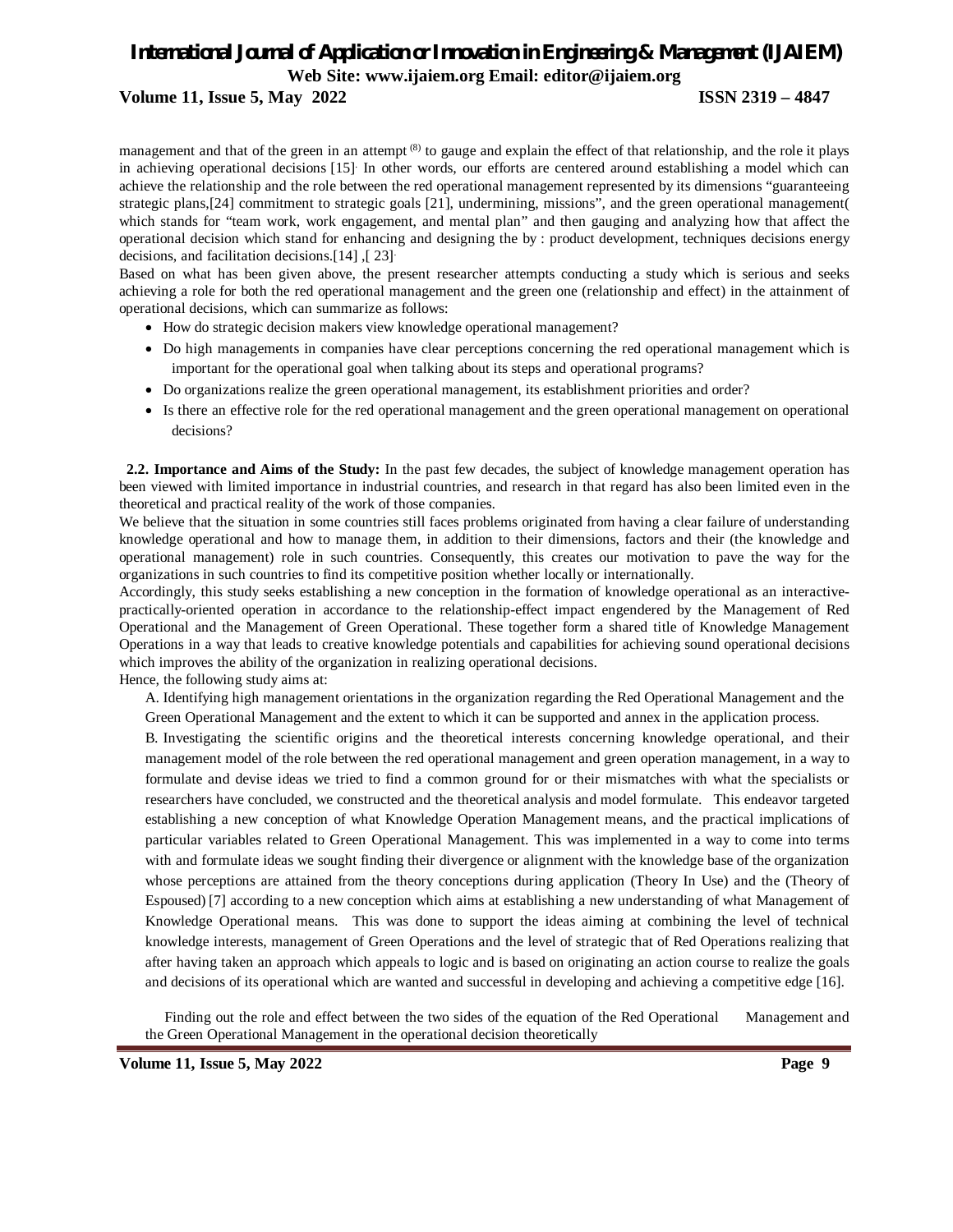**Volume 11, Issue 5, May 2022 ISSN 2319 – 4847**

C. Diagnosing any variables and the factors related to the Management of Red Operational and that of the Green which bear the most effective impact in the operational decisions.

Due to the fact that libraries in general ones in particular lack thorough applied studies in this field, the following study will contribute, the first place, in conveying the theoretical and model design features of Management of Knowledge Operation represented by the Management of Red Operational and the Management of Green Operational.

# **3. Green and Red Operational Management:**

The current study adopted by the researcher in the diagnosing his problem led to one diagnosis which was determined through deduction and induction trends of senior management on the basic principles "green operational" and " red operational " qualitative variables to the approach of " Knowledge Operational Management ", and the extent of support and assigned to a test of [12] the role between them and the impact on competitiveness than operation decisions, the conclusion above can be strengthen by proving the credibility of the model of this study before major change which will be an important pillar in the treatments applied, so have contributed to this study and the model in providing a conceptual framework for the decision maker with regard to identifying the most important decisions in building the efficient management operation. And it will be able to answers the questions raised and raised in the problem of the study.

**3.1. Green Operational Management**: The function of the green chairman basically includes: stick to the subject [25]  $\cdot$ make sure that every body understand and participate "work participation" by "Team work" [17] and give instructions on delegated tasks. [19 , 20].

The role is created, developed and changed currently in the operations.

Shifts occur continuously when other actors in the group assume responsibility for this function.

In order to best keep up with and capture all the operations and phases in the meeting.

Green manager uses "Mental plan "in the work technique" during the meetings.

Experience shows that green chairmen who master this technique are of great value to the work.

The green manager is not a consultant of creativity.

The actors must supply the material. They are supported by the service rendered by the green manager.

Responsibility to this function that is merely to constitute a supportive framework to ensure that the divergent operation generated here is not merely is uncontrolled brainstorming.

Thus, what was viewed previously is to account for important dimensions of the necessary

"Green operational management" philosophy and content are a reflection of the reality of actual

One of side Knowledge Operational Management equal and attempt to discover the impact on the performance and improve the operational decisions may not reach the limit inhibitor of the Whole, as could arise from variables or other factors, either by dynamics of environmental variables and their interactions or the impact of various technological developments and the fever of competition, what have been briefed of interpretations and was concluded in purported or extrapolation remains our view, which offers purely theoretical gain credibility in the treatment field.

So, the discriminative variables of the green Operational Management under study are the variables of : team work, work participation, and mental plan.

**3.2. Red Operation Management**: The role of the red management of the maintain the strategy plans [1],[13] and commitment to them , distribute tasks and check commitment that they are performed, much group work that working in green operational management can go wrong because it leads nowhere .

It all ends up in idle talk. Those that have been allocated tasks shirk the obligation either because they have not understood what it implies or have had the time to do it.

It is the task of red manager to secure progress and cut through.

If the actors after having working within the domain of the green manager have not achieved any serious results the red manager must assume responsibility.

The red minutes from meetings also stipulate the tasks delegated and to whom.

**Volume 11, Issue 5, May 2022 Page 10**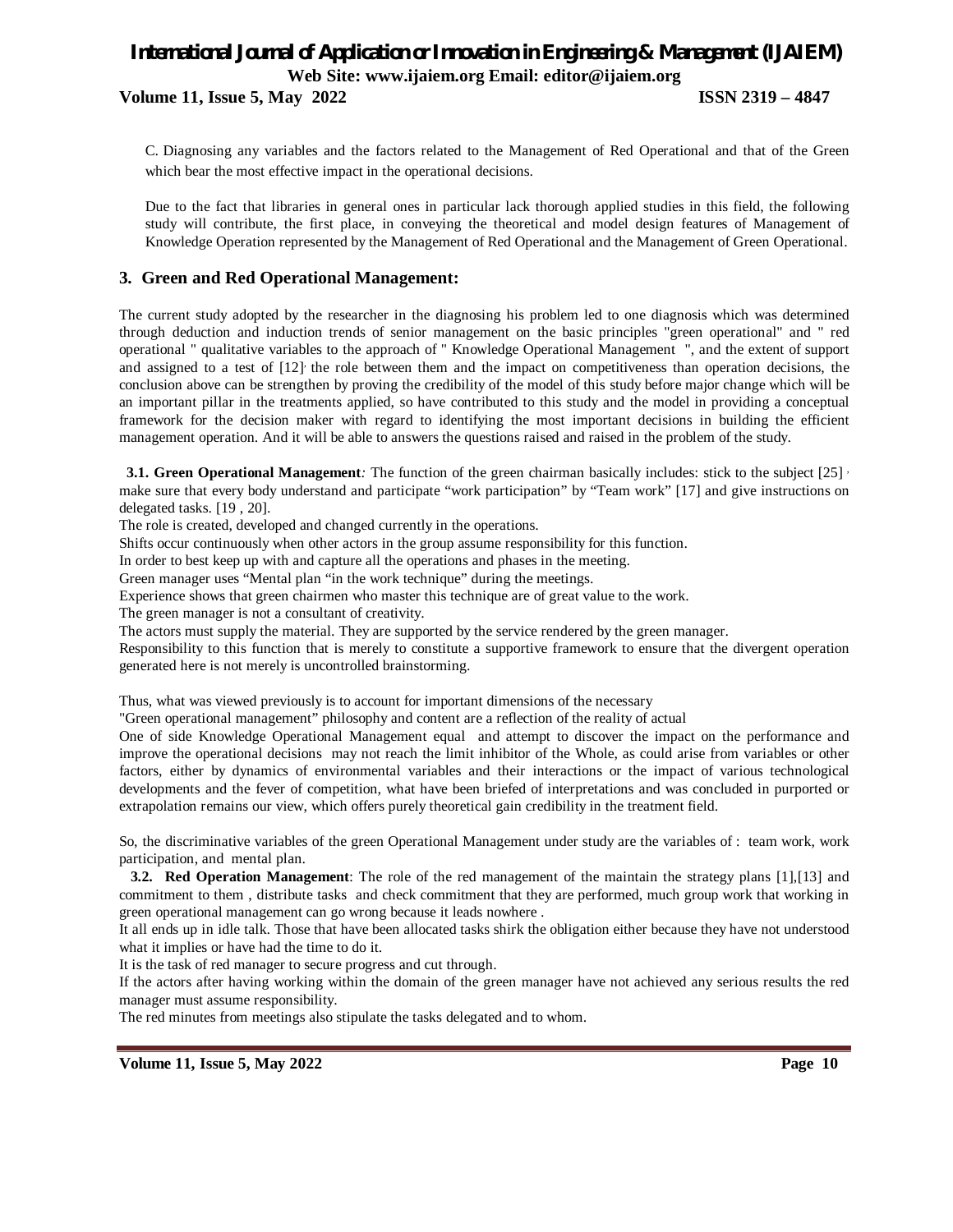# **Volume 11, Issue 5, May 2022 ISSN 2319 – 4847**

Results are registered progress and paths that must be abandoned are also registered. This also applies to shifts in strategy, allocation of new tasks, proposals for the next meeting and feedback to the group. This possibility is also open to the green operational management.

Based on the above, the researcher did not find exhaustive model agreed by the researchers to

Identify a variety dimensional portal "red operational Management for the role knowledge operational management in operational decisions, but we are in the construction of our model study, we tried to focus on points of importance targets that achieve the greatest possible degree of inclusiveness, sponsors that such property is theoretically available to acquire practical importance, as follows:

The discriminative variables of the Red Operational Management under are the variables as follows: strategic plans guarantee, tasks and delegated, commitment to strategic goals [1],[18],[ 5] .

# **4. The Interrelationship and Role between Green and Red Operational Management in Operational Decisions**

After characterizing and identifying the strategic principles of red operational management and Green operational management to the approach of the knowledge operational management according to what was previously displayed in the past researches and responded to complete the theoretical side to our subject, we offer the concept which we named by the "title" which will highlight the contents "The Role" between the two Axis previously mentioned that the current study in the research problem - targeted mainly searching for a model integrated as much as possible to achieve the fit case among the pivotal study and to answer its question.

(William) [13], points that the subject of the role was applauded by researchers even though it's still

in its infancy, especially in the field of operational management or research in the field of knowledge operational management, in this lies the importance of appropriate in this field because it is Shed - Study of the role - light on the possibility to identify the

Components of strategy [19], being studied, and ranges of application in operation management and decisions it organizations, primarily in the inability to achieve compatibility between some of the factors

Thus, what we presented; our appreciation is mainly led to theory Interests widening in Addressing the objective of convenience to come study of (kate) [14] (a significant milestone in this direction by providing a presentation the role schools.

In order to facilitate reference to the two-management operational, they are referred to as red and green management, respectively.

They following summarizes the two management functions red operational: The primary function is to stick to strategic plans and control that task are performed in accordance with the groups social.

Green operational management: the primary function is to maintain the original subject of the group work [22].

Furthermore, to ensure that all members work participates in understand discussions in the group about the subject and the tasks distributed among the participants are formulated in the right way.

And to ensure that the individual participant understands the task for which they are assuming responsibility and that all participants understand why the given task is of importance for the common understanding of the subject and why it will increase the knowledge operation management.

During and in between the action the red and the green manager collaborate and they have role in closely in that they both responsible for co-ordination activities between and prior to the group meetings, red and green management decide in turn according to the given management operational and item on the programming and work plan.

The red and green operational management support the managers based on the social plan adopted by the group.

All members will have or have had the Role of red and green manager. By actively exerting the two operational management, each participant learns about the related problems, what concerns them and which tasks they will commit themselves to undertake.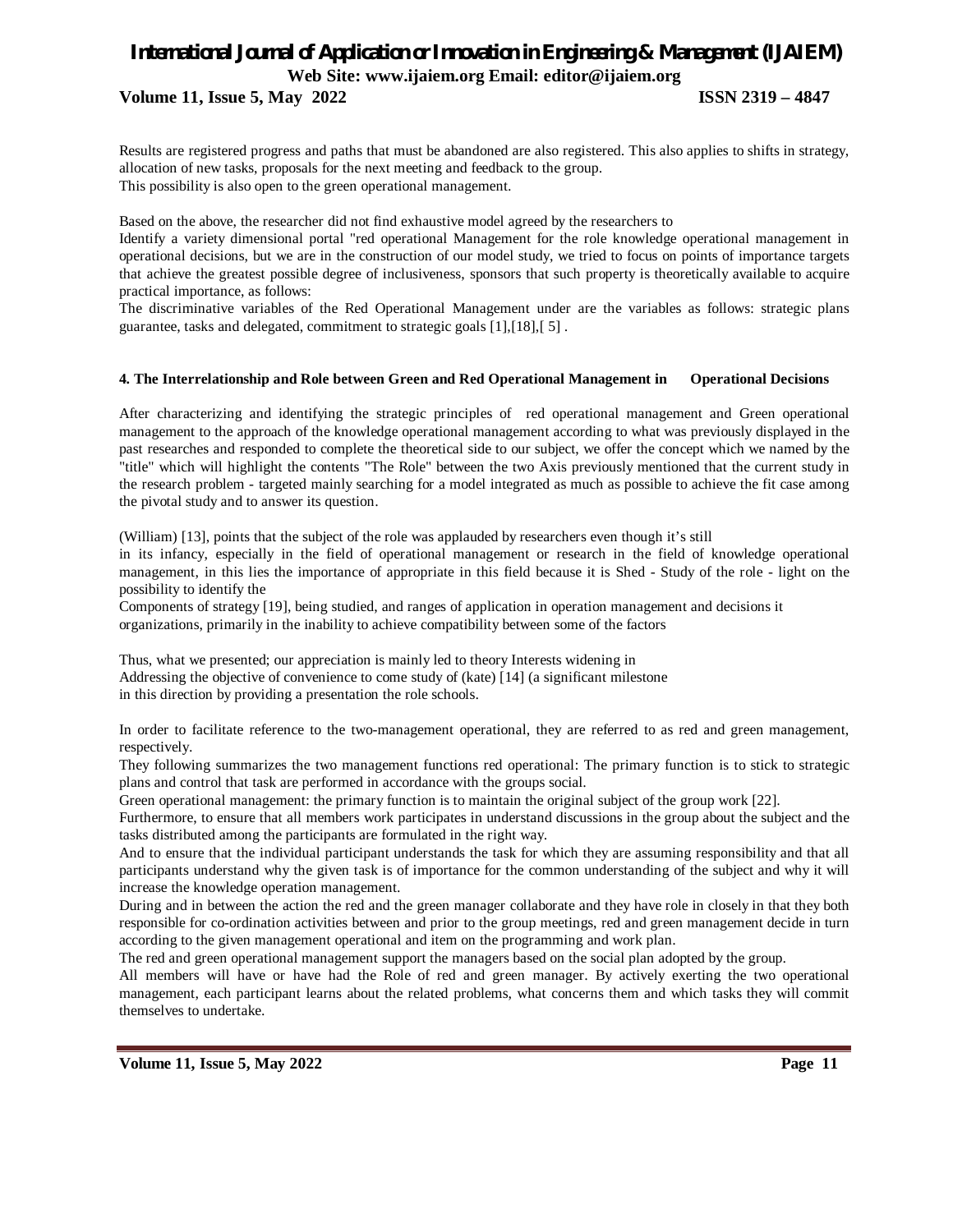# *International Journal of Application or Innovation in Engineering & Management (IJAIEM)* **Web Site: www.ijaiem.org Email: editor@ijaiem.org Volume 11, Issue 5, May 2022 ISSN 2319 – 4847**

The two management roles are created based on the fundamental strategic and the role are develop during the entire operational through feedback [7] form group members reflected participation is working toward the management roles. Thus, in the operational the role becomes increasingly detached form the participant's personal management style and understanding of management. [18].

Thus, what we presented; our appreciation is mainly led to theory Interests widening in Addressing the objective of convenience to come study of (Jebrin) a significant milestone In this direction by providing a presentation the role schools, as follows [13]. We have found in the focus on the "Strategy Implementation School" and" Gestalt School" The importance that with our approach concepts to "The Role "in this study to be a way to Improve competitiveness. Including of the posed variables accounted for practically the Pillars of the items of interest in our study the role and may view the concerns of researchers in (lee) found that the best performance is achieved through the role commitment on the one hand and the activities of the organization, strategy framework, and leadership on the other hand [16].The study (Skinner) [13] to a group of American companies in order to achieve the role strategies and decisions between the task and team work the company's success and of operational object and operational management and operational decisions if we want to comply the needs and desires of the consumer [12].

From the foregoing we can conclude that what has been written about the Role between "Green operational "and "Red operational ", is still in the process concerns the theory - and this is what we stated earlier - and which could be adopted is an approach to the establishment of empirical studies dealing with models discussing the subject of the Role.

At this point our study comes to a very critical point which is to measure the "The Role" between Strategies immoral business and the approach to" Knowledge Operational Management "and its impact in operational decisions improving performance and competitiveness.

Perhaps in that we have put forward in parallel with contemporary research in the area of interest in our study.

For (Cleuck), [9] he accompanied it with activities; production development, facilities, personnel, techniques, research and development, organizational structure, energy. In this context, (wheelen and Hunger) [3], proposed three variables essential in the analyzing and diagnosing the strengths of the business which is the energy, facilities, production, personnel techniques.

On these basis researchers, found in (Wheelen and Hunger) and (Cleuk) contribution to the unification, the following: production development, facilities, energy, personnel techniques. of efforts in the company in a framework that includes all activities which, in addition to its application that works in different businesses, keeping the objective and subjective present to the operational decisions.

## **5. A Model Study**

The study of basic research variables elaborated in Figure (1), which represented the basic principles of green and red operational qualitative variables and dimensions to the approach of Knowledge Operational Management, as clarified by researchers earlier, required the establishment of a model reflecting the potential for the role them with the measurement of the impact of these the role to improve performance and competitiveness, and our direction in the formulation of the model is based on the following assumptions:

 5.1. The possibility to measure each of the strategic principles of green and red operation ever Dimension to the approach of Knowledge Operational Management and community sponsors Or solo, is such aspect available in theory it gained the importance in the treatment of applied field where there are requirements of the study and areas of application.

 5.2. The consistent of variables with environment characteristics, the researchers require the preference of some study parts to be applied in industrial organizations.

5.3**.** Comprehensive model and the possibility of testing.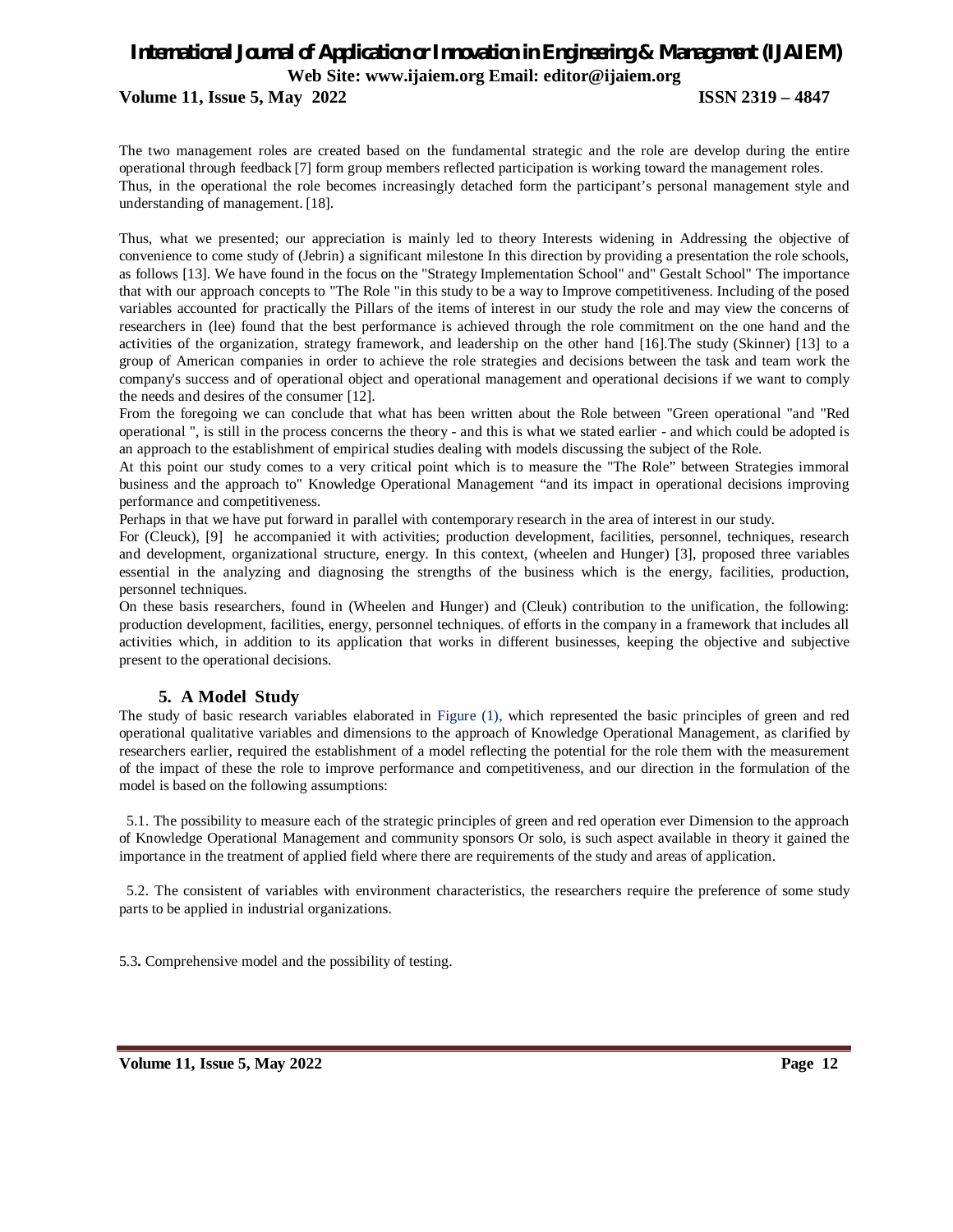# *International Journal of Application or Innovation in Engineering & Management (IJAIEM)* **Web Site: www.ijaiem.org Email: editor@ijaiem.org Volume 11, Issue 5, May 2022 ISSN 2319 – 4847**



#### **6. Conclusions and Recommendations:**

This study represents an effort modest by the researcher to answer the questions the problem Of the related study towards the characterization of a central core principles "Red operational management" and Green operational management "to the approach of the knowledge operational management" which have been submitted in accordance with the methodology of studies of fundamentalism, was intended to researcher, first, expand the theoretical knowledge existing in the field of "Operational Management" and "Knowledge management" in the potential attempts to apply the field, and second, to provide scientific information that benefit management companies in taking the necessary decisions on the "The Role" between the principles of red operational management and green operational management and the reflection in improving the performance and competitiveness in filed operation management accordance to the "Espoused Theory . Through the extraction and stability we have diagnosed and determine the reality of the axis Variables of the study above, in addition to the diagnosis and identification of indicators to improve the decisions operational.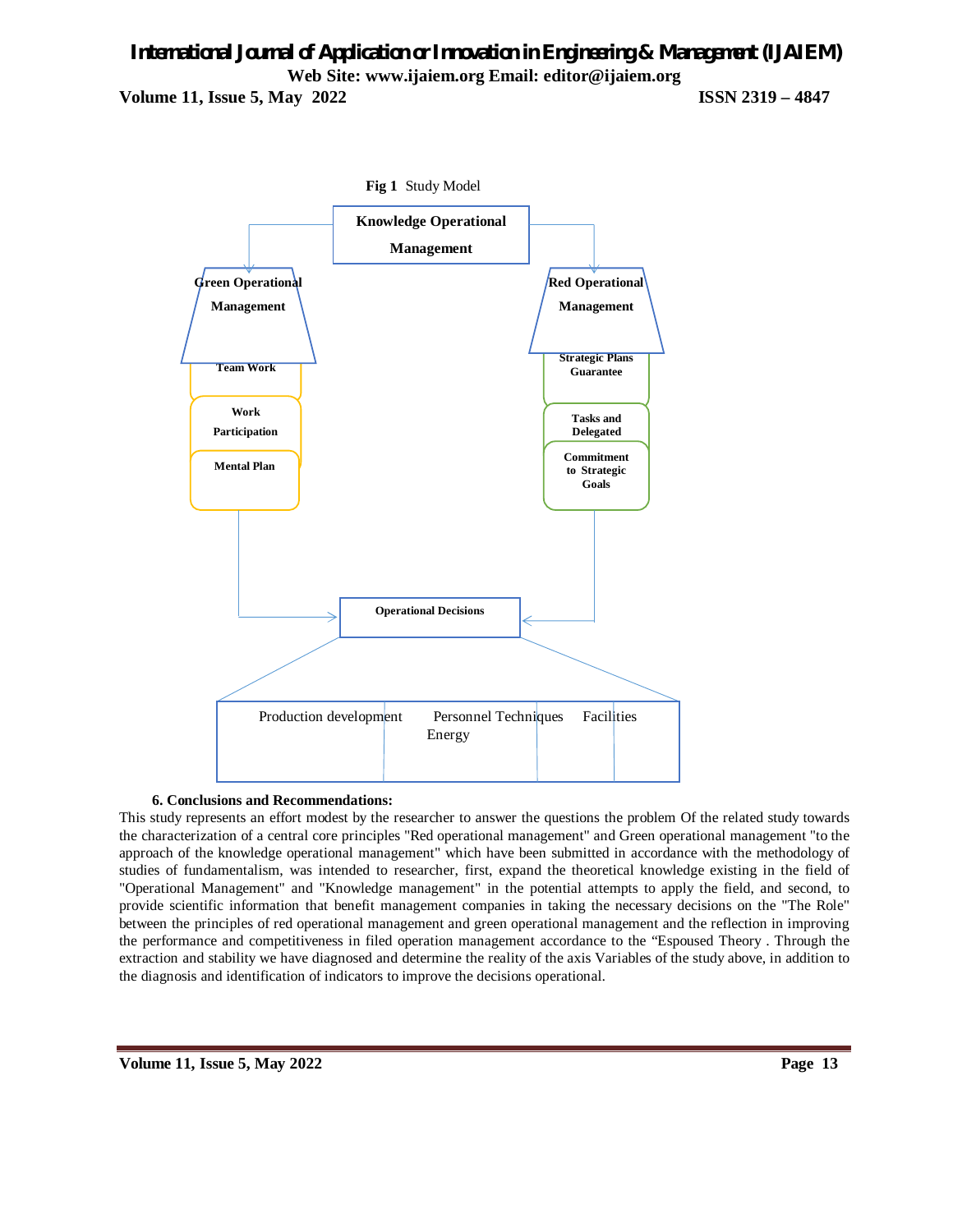# **Volume 11, Issue 5, May 2022 ISSN 2319 – 4847**

Based on the diagnosis, the current paragraph is the epitome of the efforts of the researcher, Including the findings of the study results and conclusions of the theoretical basis for it; it is Also, at the same time representing the base for the development and formulation of Recommendations:

**6.1.** Conclusions**:** These include a summary of the theory of concentrated as follows:

6.1.1. That the study methodology in light of contemporary concerns centered in two-way,

First, deals with what lies beneath the concept of "red operational management and " green operational management to the approach of knowledge operational management, the philosophy and application, and based on this concept in the ramework of concepts and modern models to the concept of "The Role" in theory between the axis and their impact on improving the improve decisions operational.

6.1.2. There is a need to link the central red and green operational management and the approach to knowledge perational management, or to say that there is a missing link between the two Axis, can be achieved through the Integral framework towards achieving the "The role" between the two Axis, which is an important pillar in the work, objectives and plans required to improve the performance and decisions operational.

6.1.3. The process of identifying variables and dimensions to the entry of " knowledge operational management" of the most prominent responsibilities of senior management, which should derive from the nature of the events and activities and objectives of the strategic planning Process for the company thus its decisions.

6.1.4. The study confirmed that the approach which was adopted by the researcher in the diagnosis of his problem led in the light of many of Administrative Studies, who paid attention to its subject in a precise diagnosis of the trends of the organizations and senior management on ethical principles the fit to the dimensions of knowledge to the entrance of operational management with the strongest effect in improving decisions operational which have been developed a group for the purpose of the questions to be answered, the results reported that these questions are designed objectively and accurately, as most of the analysis found the answers to these questions.

6.1.5. The conclusion above can be supported, through the credibility of the model study, as

Achieving and addressing the problem and objective of the study to identify how to follow up on each Axis on the decisions operational, also to give an assessment and weight to the issue of "The role" with each other, so contributed to this study provide a conceptual framework for the decision maker.

6.1.6. The study confirmed the reliability of the variables "strategy plans guarantee, tasks and delegated, commitment to strategic goals, to represent the basic principles of "Red operations management". Diagnosed as study variables "Green operational management, Team work, work participation, mental plan" to represent totally the dimensions of knowledge operational management.

**6.2.** Recommendations*:* supplemented to the imperatives of the study, we will discuss in this paragraph, a set of recommendations and proposals that can help department's researcher to Improving decisions operations through the achievement of the role between the principles of red and green operation management of the knowledge operation management, and that relying on the results and conclusions of study raised previously as follows:

 6.2.1. Importance of adopting a model illustrated by the study in the light of the different Assessment activities and variables in accordance with red and green operational and dimensions the role between its tow axis, improving performance and decisions **c**annot be done in isolation from the relationship between those variables.

6.2.2. The researcher recommends the need to detect and diagnose accurately, and other variables studied addition to these variables and elements and determine their impact in improving performance and decisions operational.

6.2.3. The study proposes the, "the fundamental principles of operational management of the "knowledge operational management" based on proposals theoretical frameworks to the entrance of selective red and green operational include (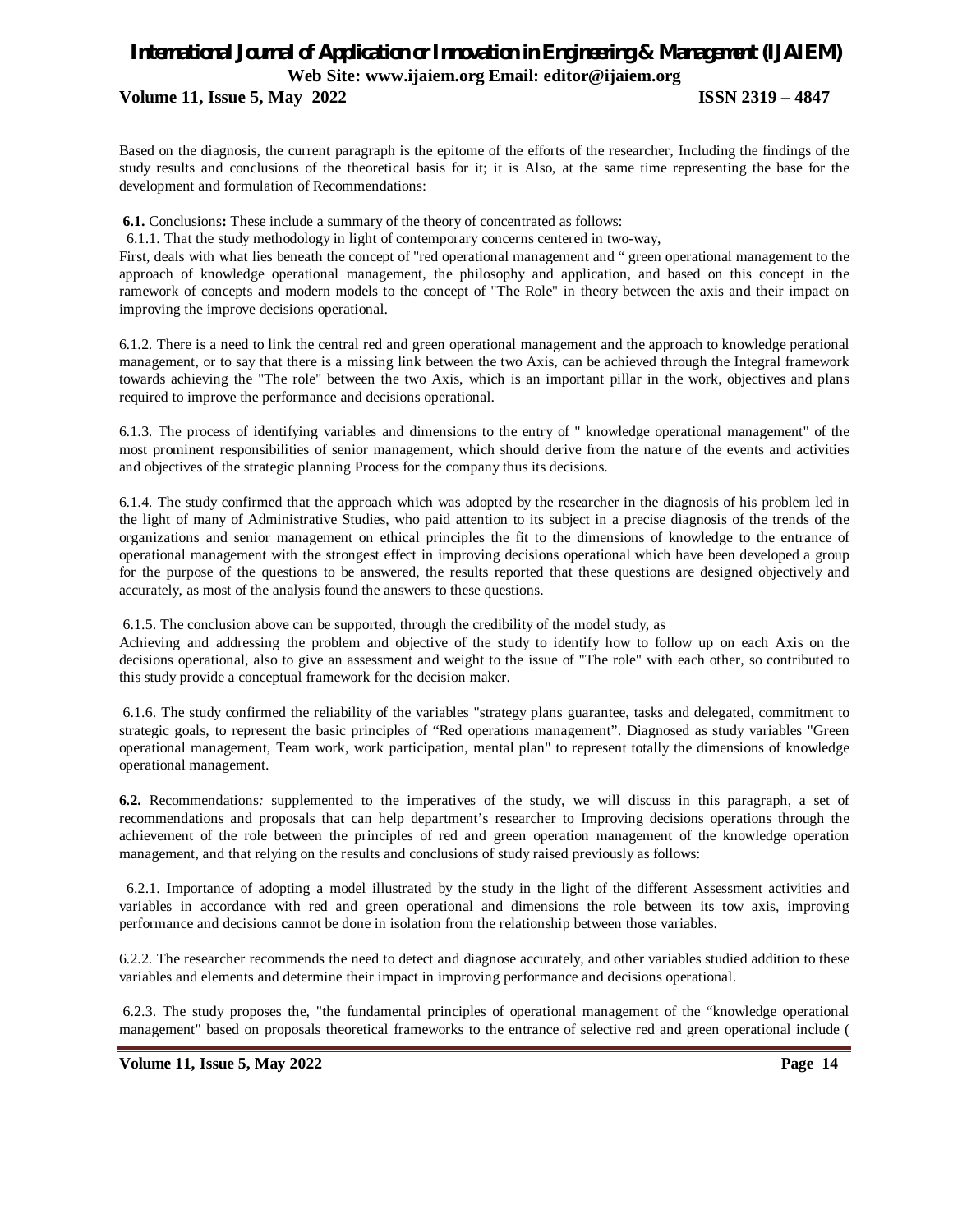#### **Volume 11, Issue 5, May 2022 ISSN 2319 – 4847**

strategy plans , tasks and delegated, commitment to strategic goals) and the human rights entry and the theory of distributive ,(team work, work participation, mental plan ), and insight into the contents of the philosophy of"(Theory In Use) and the (Theory of Espoused) " to address one of the Axis the "The role" to the approach of knowledge operational management , and corporate business to have an objective point of view to accommodate these principles, which affect the possibility of improving the decisions operational.

6.2.4. An attempt to harness the indicators to improve "decisions operational".(Production development, personnel techniques, Facilities) and for the benefit of the development organizations in the competitive position that is consistent with perceptions of future.

6.2.5. Within the framework of future studies, this study suggests the need for studies that represent an initial attempt to the areas of new knowledge within the fields of operations management in particular, with regard to the concepts of principles of red and green operational management them dimensions and variables to the entrance of knowledge operational management and this is a necessity to repeat this study and its dimensions or add other variables in the industrial or service sectors may be preferable to use the model adopted in the study, in order to work on solving the problems of these sectors in improving the operational decisions .

#### **References:**

- [1] .A, Nima. A, (2016). : Strategic Management, Portal, Concepts and Operations, Dar Atakapa and Publication, Jordan.
- [2]. Bamberger, Golf.,(1989).Developing Competitive Advantage in Small And Medium Size Firms, (Long Range Planning)Vol.22.No.5.p.82.
- [3] Boist, Max.. (1989). Developing Competitive Advantage In Small And Medium Size Firms,(Long-Range Planning), Vol.22.No.5. p.82.
- [4] .Chen,. & P. Williams,. Reinforcing Ethical Decision Making through Corporate Culture, Journal of Business, Pp.855- 865,
- [5] .Childress, J. F. (2005). Principles of Biomedical Ethics, N.Y. Oxford University Press, p.63.
- [6] .Don,.( 2017). Creating Conditions for Excellence, Manufacturing System p.93.
- [7]. Florida, R( 1993)" The new age of capitalism: innovation mediated production" Futures( Aug).
- [8] .Grant, I, f. (1997) Ethics: Amoral Is Not Good Enough, Management, 44(2). p.50.
- [9]. Glueck, W. F. and Jack, Lawrence. (2007). Business Policy and Strategic Management, (3rd.ed McGraw- Hill Book Co., Inc.. p. 156.
- [10].Hendricks, Paul H. J. (2001): ICT To Knowledge Management System . Journal Of Technology (16).
- [11].Herald, Henrik. (1995). "KUBUS", Report N .130, Business School, P.19.
- [12]. Holsapple, C., and Whinston, A. B. (2005). Decision Support Systems: A Knowledge Based Approach, Chapter 16, (West Publishing: Minneapolis). P.7.
- [13]. Jebrin, Hadi A. (2020): Knowledge Operations Management. Third International nnual Scientific Conference, 28-30 July. Al- Zaytoonah University. Amman.
- [14]. Kate, Bertrand. (Aug 2007 ). New Product Success Starts with Homework, Business Marking, p.18.
- [15]. King , Pavid R . (1997): The Management Of Engineering Production . London Printer Publishes.
- [16]. Lee, Tom, Perry. (1993). Real-Time Strategy, N. Y. John Wiles and Sons, Inc. p.11.
- [17]. Mangers, Researcher and Educators. Journal of Business Ethics, pp.107-
- 124.http://dx.doi.org/10.1023/A:1006072413165
- [18]. Nonaka, I., and Takenchi, H. (1995). The Knowledge Creating Company How Japanese Companies Create The Dynamics of Innovation. Oxford University Press, P.56
- [19]. Schroeder, Roager, G. (1989). Operation Management Decision Making in The Operation Function, (3rd. ed. MGgree-Hill International), p.593.
- [20]. Terrence, E. Deal and Allen A. Kennedy. (2015). Corporate Cultures: The Rites and Rituals of Corporate Life: Reading, M. A. Addition Wastey, p.4.
- [21]. Toyner, David. Lessons in Fit. Management Decision, Vol.24. No.1. p.12.